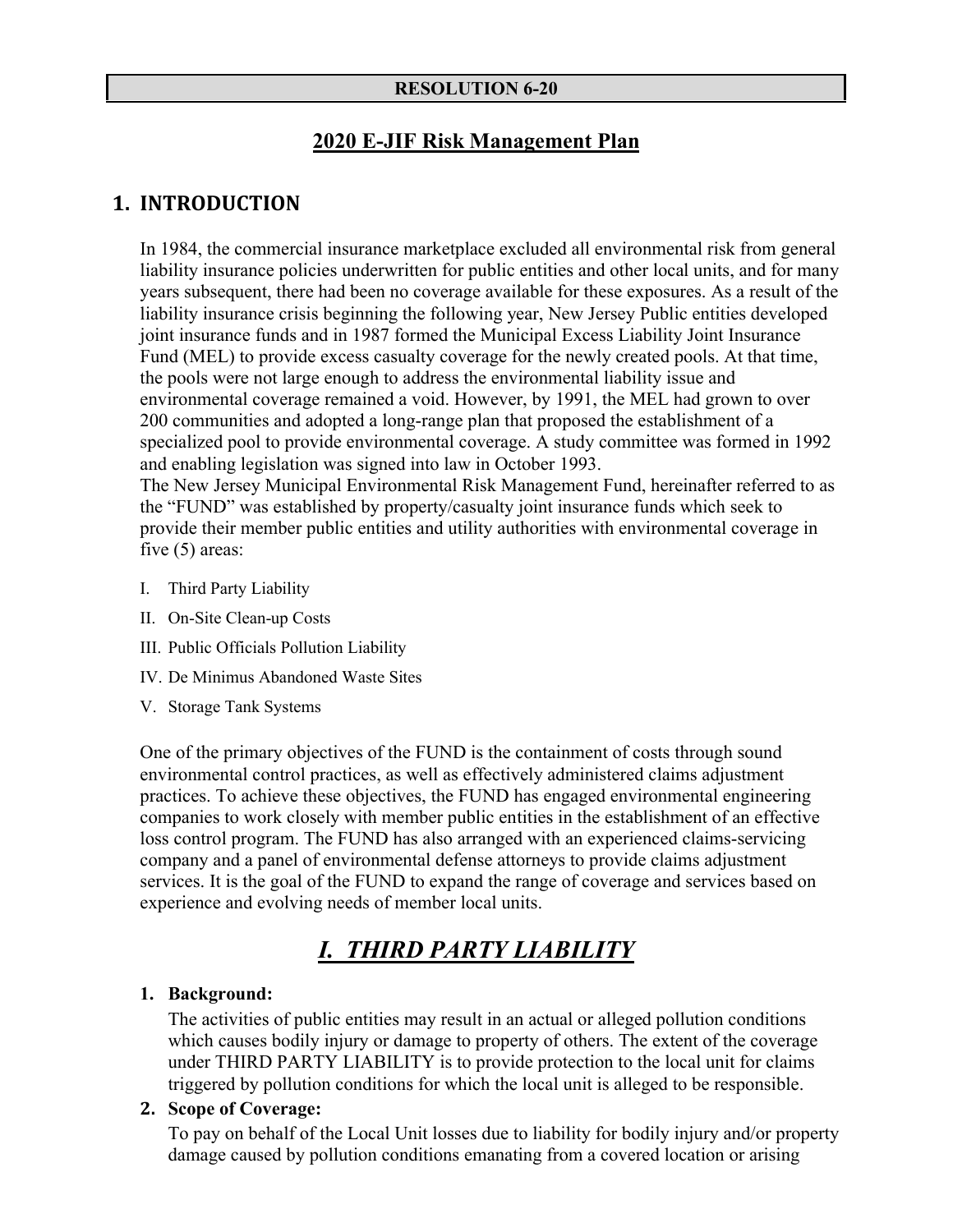from covered operations. Legal defense shall be included subject to the aggregate defense costs limits.

#### **3. Pollution Conditions:**

The FUND intends to cover, under THIRD PARTY LIABILITY, the discharge, dispersal, release, escape, migration or seepage of any solid, liquid, gaseous or thermal irritant, contaminant or pollutant, including smoke, soot, vapors, fumes, acids, alkalis, chemicals, hazardous substances, materials or waste materials, on, in, into, or upon land and structures thereupon, the atmosphere, surface water, or groundwater. Waste materials include materials to be recycled, reconditioned or reclaimed.

#### **4. Exclusions: (Partial Listing – REFER TO POLICY FOR COMPLETE LIST OF EXCLUSIONS)**

The FUND will not pay nor defend any loss from pollution conditions caused by, due, based upon, arising out of or directly related to any one or more of the following: a) Pollution conditions that existed prior to the inception date of this policy

- b) Injunctive or non-monetary relief
- c) Lead
- d) Asbestos
- e) Workers Compensation, unemployment compensation or disability benefits
- f) Employment Practices Liability
- g) Mold or fungi
- h) Contractual Liability, except where coverage would apply in absence of contract
- i) Acid rain
- j) Automobile (except transit sublimit), aircraft, watercraft
- k) Pollution conditions after location has been sold, leased, or abandoned
- l) Chlorine based products
- m) Airports (unless endorsed)
- n) Willful, deliberate non-compliance with regulation, statute, or other law

#### **5.** Limit of Liability:

\$1,000,000 per claim \$1,000,000 annual aggregate \$250,000 sub-limit Transportation coverage \$250,000 sub-limit Cyber coverage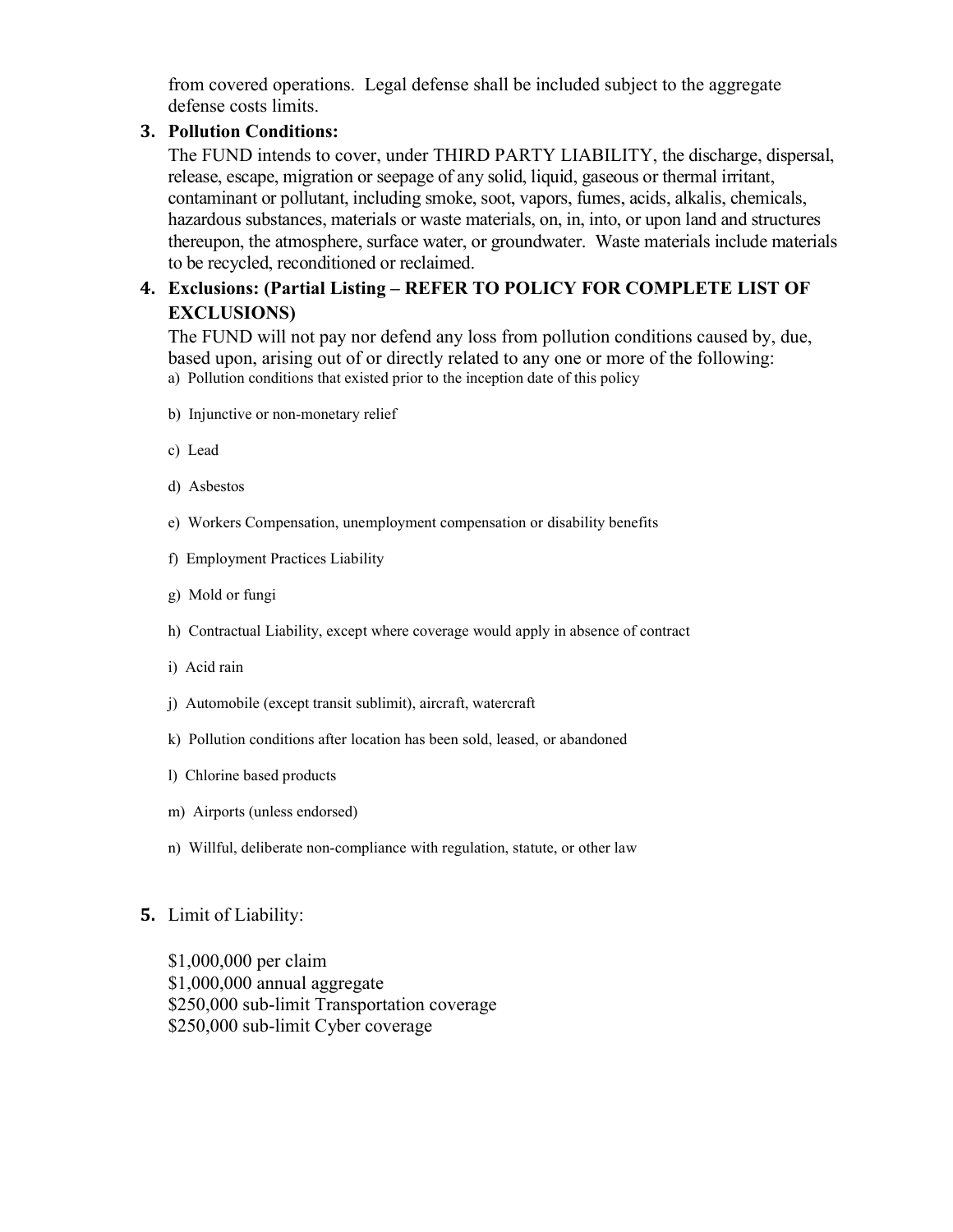# *II. ONSITE CLEANUP COSTS*

#### **1. Background:**

Public property is subject to being polluted by third parties such as an illegal toxic dumping in a park. The intent of the coverage, under ONSITE CLEANUP COSTS, is to provide protection to the public entity for the costs of remediation triggered by pollution conditions caused by an unrelated third party on any public lands of the local unit.

#### **2. Scope of Coverage:**

Emergency Remediation of pollutants deposited by third parties:

\$ 50,000 per claim

\$ 100,000 annual aggregate

**Note**: Local unit will be required to make application to the NJ Spill Fund or other available funding sources for reimbursement. Reimbursement, if any, to be paid back to the FUND.

# *III. PUBLIC OFFICIALS POLLUTION LIABILITY*

#### **1. Background:**

The acts or omission by public officials that may result in claims by third parties of bodily injury or property damage related to environmental conditions are excluded under conventional Public Officials Liability coverage. It is the intent of PUBLIC OFFICIALS POLLUTION LIABILITY to provide protection to the officials of the local unit for such claims.

#### **2. Scope of Coverage:**

Pay on behalf of the local unit and its public officials that are legally obligated to pay as a result of pollution conditions caused by the wrongful acts of Public Officials. Legal defense shall be included subject to the aggregate defense costs limits

#### **3. Limit of Liability:**

\$1,000,000 per claim \$1,000,000 annual aggregate

# *IV. DE MINIMUS ABANDONED WASTE SITES*

#### **1. Background:**

Public entities, through their various departments and refuse collection responsibilities, have in the past contributed waste to hazardous waste landfills. Through actions by the EPA and/or NJDEP, efforts are being made to remediate all hazardous waste sites and to assign associated costs to potentially responsible parties (PRPs) who likely contributed to the problem. In many cases it is unclear who was truly responsible for the hazardous waste that was sent. Public entities have been identified as general contributors with potentially "deep pockets" and therefore, under CERCLA guidelines of strict joint and several liability, could be forced to contribute a significant amount to the clean-up. Contributors who have not been specifically identified as major contributors, however, have often been in a position, particularly when mediated as a group, to negotiate an equitable settlement with the EPA, NJDEP and major PRP's to indemnify them from further liability. The intent of the FUND, under DE MINIMUS ABANDONED WASTE SITES, is to provide a means for insureds that are deemed minor contributors (De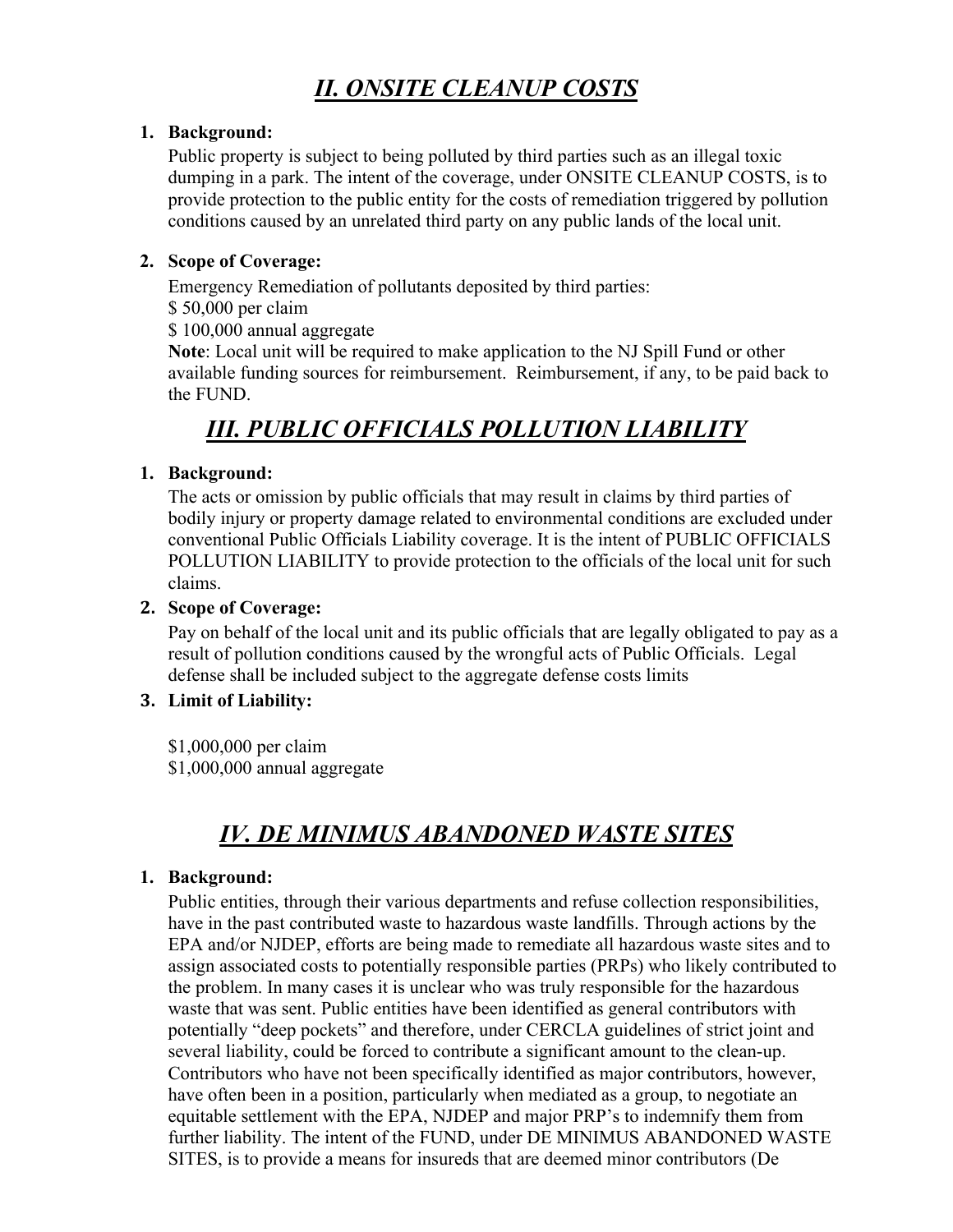Minimus) to an abandoned waste site to negotiate reasonable settlements. To a significant extent, this is part of a defense strategy.

#### **2. Scope of Coverage:**

The FUND, under DE MINIMUS ABANDONED WASTE SITES, will pay on behalf of the insured(s) for the negotiated settlement amount, up to policy sub-limits, to fund remedial efforts and a settlement agreement that will indemnify the insured(s) from future liability at a Federal or State Abandoned Toxic Waste Site. Legal defense shall be included subject to the aggregate defense costs limits.

#### **3. Abandoned Waste Site & Minor PRP Designation**

The FUND intends to cover only those events where the local unit is clearly identified as a de minimus (PRP) contributor of the specified hazardous waste at a Federal or State Abandoned Toxic Waste Site where the local unit was not aware, nor given actual or constructive notice that the pollution conditions existed prior to the inception date of coverage, nor that any elected or appointed official of the local unit knew or could have reasonably foreseen that such pollution conditions could have been expected to give rise to a claim.

#### **4. Exclusions: (Partial Listing - Refer to Policy for all Exclusions)**

The FUND will neither pay nor defend any loss from an abandoned waste site buy-out agreement caused by, due to, based upon, arising out of or directly related to any one or more of the Exclusions listed under Section IV of the policy.

#### **5. Conditions:**

- a) Legal services will be provided solely by the approved FUND attorney(s).
- b) The local unit must agree to participate in any group settlement proceedings deemed appropriate by the FUND attorney(s).
- c) The FUND must agree to the negotiated settlement.
- d) The local unit and the FUND must be indemnified from further liability at site as a result of payment.

#### **6. Limit of Liability:**

\$50,000 per local unit

# *V. STORAGE TANK SYSTEMS COVERAGE (STANDALONE POLICY FORM)*

#### **1. Background**

EPA and the NJDEP have existing regulations requiring tank owners to provide financial responsibility for the pollution exposure of underground storage tanks. The intent of the FUND, under STORAGE TANK SYSTEMS COVERAGE, is to fulfill the requirements as well as provide coverage for above ground storage tanks. The policy form itself is subject to EPA/NJDEP acceptance.

#### **2. Scope of Coverage:**

The FUND will pay on behalf of the local unit, sums, which the local unit shall be legally obligated to pay as damages as a result of bodily injury or property damage, a cleanup caused by a release arising from the operation of an underground storage tank at any scheduled site. The claim must be first made against the local unit during the policy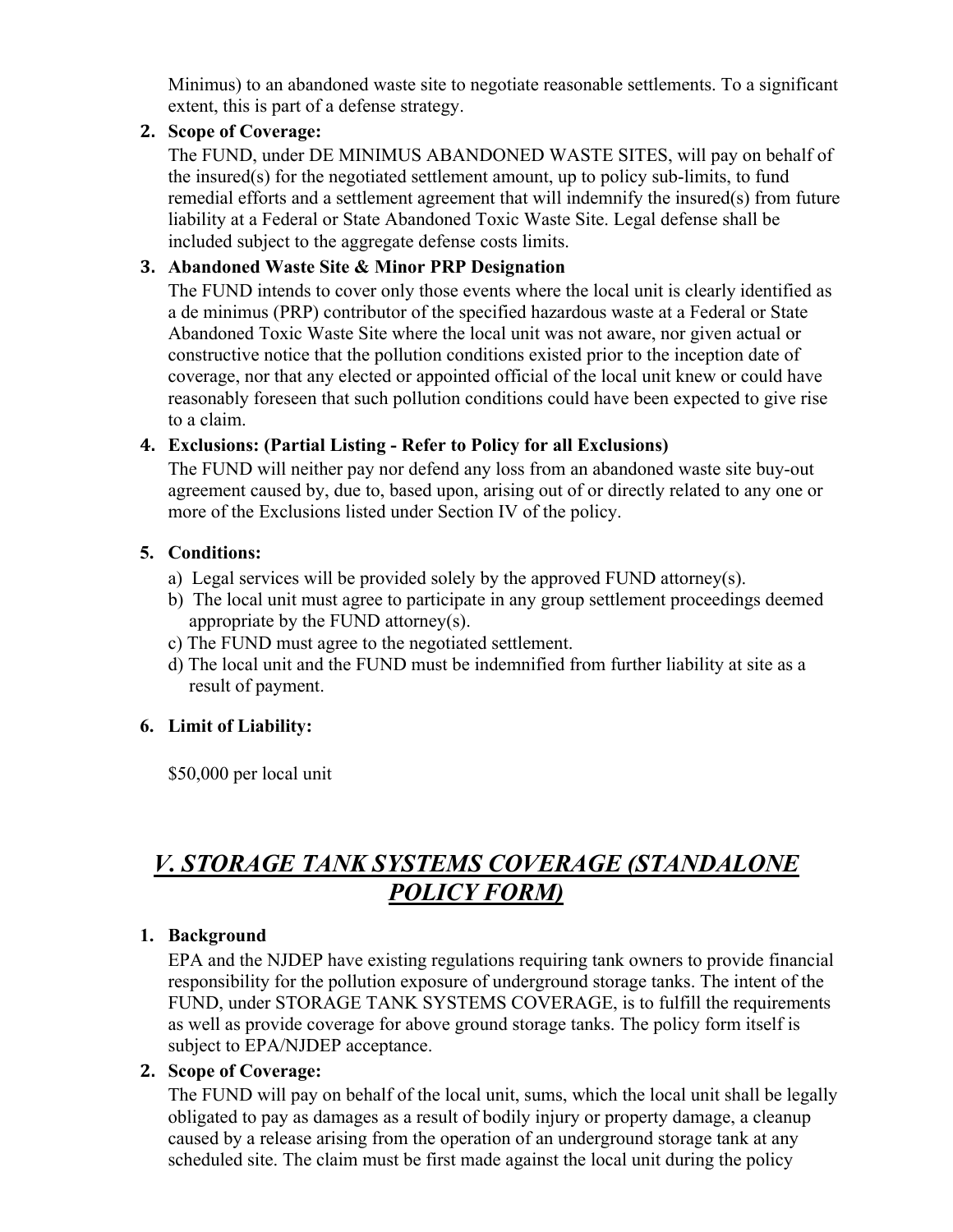period and reported to the FUND during the policy period. Above ground storage tanks must comply with all underwriting requirements established by the fund, including compliance testing for above ground storage tanks with underground piping. The deadline for compliance testing was 7/1/2013. After 7/1/2013, new EJIF members AND current members that acquire the described system must demonstrate compliance with the FUND standards in order to secure coverage for that system. Legal defense shall be included subject to the aggregate defense costs limits.

There is a biennial testing requirement for those systems that previously qualified for coverage during the initial testing period.

This policy is site specific: Only scheduled underground storage tanks at scheduled locations are covered. Unregulated underground storage tanks may be covered subject to E-JIF underwriting rules. **As of 01/01/2014, unregulated USTs that exceed 20 years of age are no longer covered in the EJIF.**

No coverage applies to underground storage tanks that are rejected, unknown and/or unscheduled. Refer to item **2** regarding the E-JIF Underground Tank Remediation Grant Program.

#### **3. Accidental Release:**

The FUND intends to cover only those events emanating from any sudden or non-sudden release of petroleum arising from the operation of a storage tank at any scheduled site that results in a need for clean-up and/or compensation for bodily injury or property damage neither expected nor intended by the insured.

#### **4. Exclusions: (Partial Listing - Refer to Policy for all Exclusions)**

The coverage does not apply to:

- a) Any claim arising from any knowingly unlawful, dishonest, fraudulent, criminal, malicious or wrongful act or omission committed by or at the direction of any supervisor, department head, elected or appointed official of the local unit.
- b) Any claim with respect to which the local unit was aware of non- compliance with any applicable statute, regulation, instruction or court order relating to the petroleum tanks.
- c) Any claim arising from any accidental release at any place other than scheduled sites.
- d) The cost of installation, replacement or repair of any storage tank or any other receptacle including the cost of excavation or backfilling, piping and valves, all leak detection systems and all containment systems and all monitoring systems.
- e) Any routine maintenance, measurement or testing expense which is not occasioned by a pollution event.
- f) Any fines, exemplary or punitive damages, statutory or other penalties, trebled or other multiple damages.
- g) Any unregulated tanks that exceed the 20 year age limit as of January 1, 2014.\

#### **5. Limit of Liability:**

- \$ 1,000,000 each incident -THIRD PARTY LIABILITY
- \$ 1,000,000 each corrective action -ONSITE CLEANUP COSTS
- \$ 1,000,000 Aggregate Limit
- \$ 100,000 Aggregate Defense Limit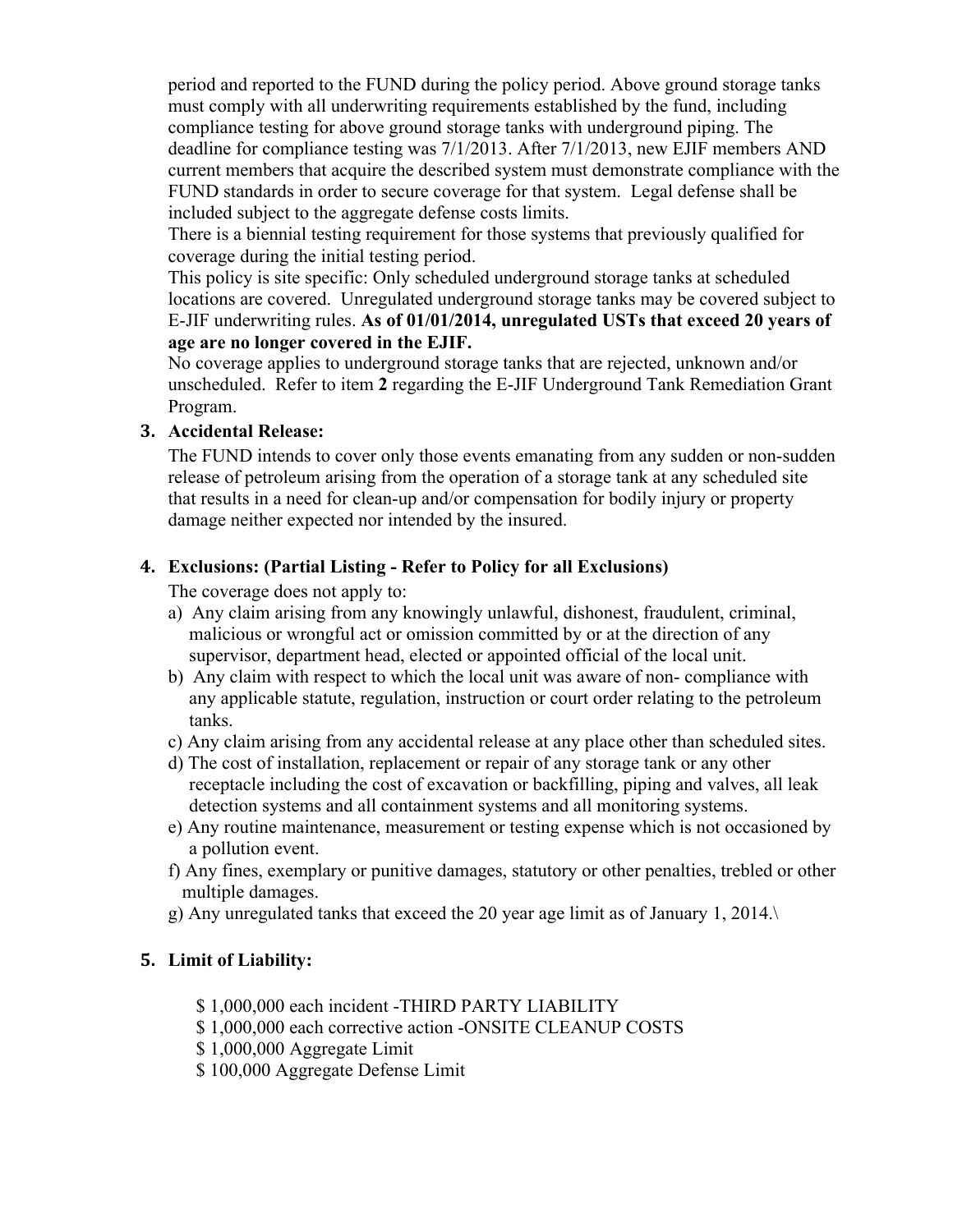## **2. E-JIF UNDERGROUND STORAGE TANK GRANT REMEDIATION PROGRAM**

The E-JIF may make available a grant up to a maximum of \$10,000 per impaired location for unknown/undisclosed underground storage tanks in order to reimburse local units for incurred remediation costs. Regarding new property acquisitions, the formal request for this grant must demonstrate proper due diligence having been performed prior to the acquisition of a location. The local unit must not have had prior knowledge or notification of the existence of the subject underground storage tank(s) on any location.

The local unit is subject to a maximum of three grant applications regardless of the period of the local fund's E-JIF membership.

### **3. RISK RETAINED BY THE FUND**

The Fund has contracted with an Insurer to provide an excess of loss agreement. The intention is to provide aggregate budget protection. The limits afforded are \$9,000,000 aggregate limit per year that attaches after retention of \$3,000,000.

### **4. AMOUNT OF RESERVE TO BE ESTABLISHED**

A dollar reserve is established by the FUND as to its potential exposure on a given claim based on the severity of the damages adjusted by the limits of legal liability. All elements of the liability claim investigation are considered in establishing a reserve after the FUND is notified of its potential exposure. While conditions may change as further information becomes available, "stair stepping" or frequent changes in reserves is to be avoided.

Claim reserves are subject to regular review by the FUND's Executive Director/Administrator, Attorney, Underwriting Managers, Fund Engineer, Fund Commissioners/Executive Committee and Claims Servicing Company Reserves on large or unusual claims are also subject to review by the claims departments of the commercial insurance companies or reinsurance companies providing excess coverage to the FUND (if any).

## **5. ASSESSMENTS**

# *A. Budget Preparation:*

- 1. In or before September of each year, the FUND shall prepare the budget for the upcoming calendar year. The budget shall identify the proposed items and amounts of expenditure for its operations, including an acquisition cost not to exceed six percent (6%), the anticipated amounts and sources of assessments and other income to be received during the calendar year and the status of the self-insurance or loss retention accounts.
- 2. The budget shall be reviewed by an Actuary who shall comment on its adequacy and shall recommend changes, as appropriate.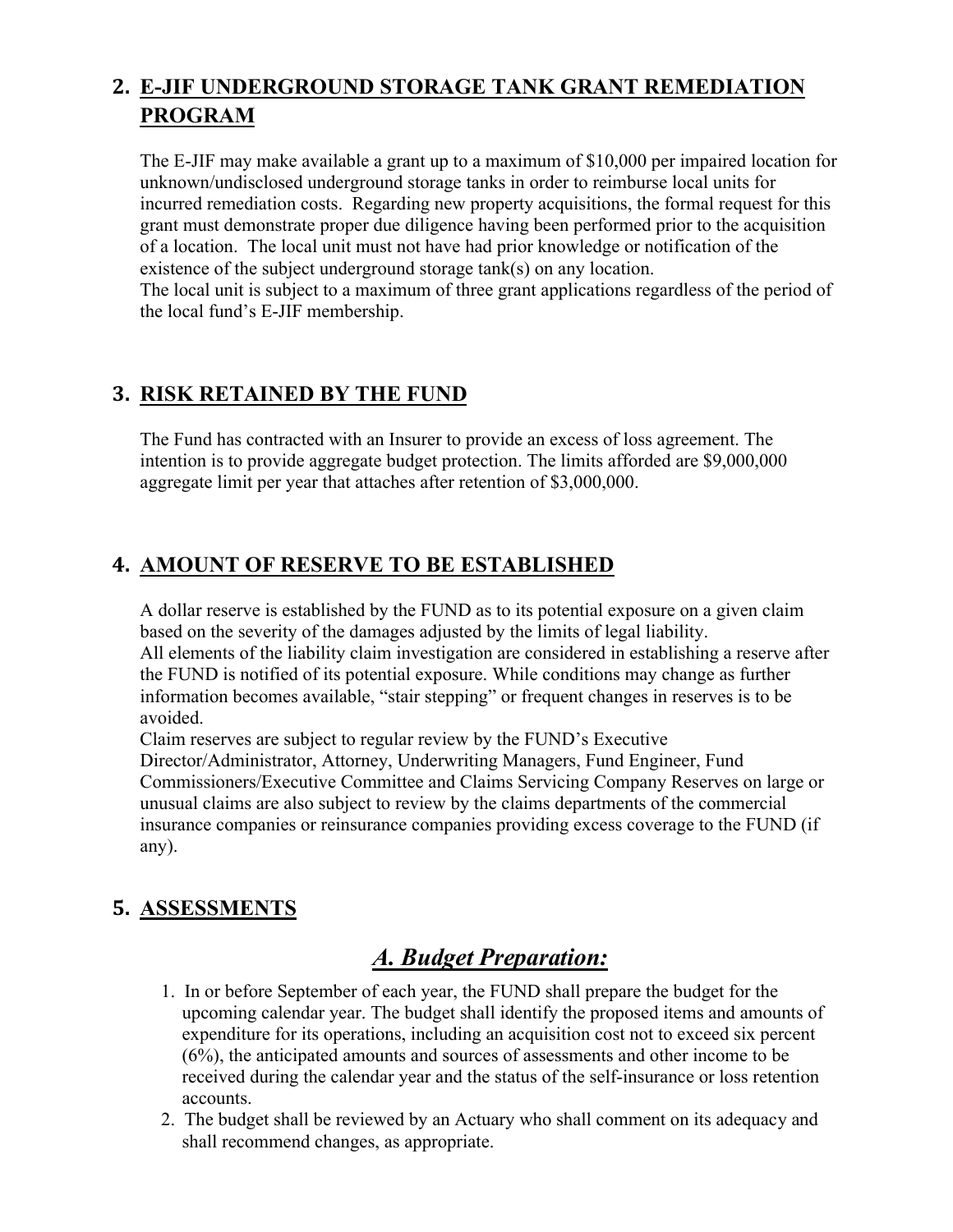# *B. Budget Adoption:*

- 1. Not later than November of each year, the Fund Commissioners/Executive Committee shall adopt by majority vote, the budget for the FUND's operations for the coming calendar year.
- 2. A copy of the FUND's proposed budget as changed to reflect the actuary report shall be sent to each participant at least two (2) weeks prior to the time scheduled for its adoption. No budget or amendment shall be adopted until a hearing has been held giving all participating local units the opportunity to present comments or objections.
- 3. An adopted budget may be amended by majority vote of Fund Commissioners/Executive Committee after giving the participants two (2) weeks advance written notice and conducting a hearing on the proposed amendment.
- 4. A copy of the adopted budget and any amendment shall be filed within thirty (30) days of its adoption with the governing body of each participating local unit, the Commissioner of Insurance and the Commissioner of the Department of Community Affairs.

# *C. Annual Assessment:*

- 1. The annual assessment of each participant shall be its pro rata share of the budget for the upcoming year for each line of coverage as computed by the actuary.
- 2. The calculation of pro rata shares shall be based on each participant's composite premium by fund year for that line of coverage.
- 3. The total amount of each participant's annual assessment shall be certified by a majority vote of the Fund Commissioners/Executive Committee to the governing body of each participant at least one month prior to the beginning of the next calendar year.
- 4. The annual assessment shall be paid to the FUND in two (2) installments, to be determined by the Fund Commissioners/Executive Committee, which shall conform with N.J.A.C. 12:15-2.15(a).
- 5. The Treasurer shall deposit each participant's assessment into the appropriate accounts, including the administrative account, the claim or loss retention trust fund accounts, or any other account as permitted by law.
- 6. If a participant becomes a member of the FUND or elects to participate in a line of coverage after the start of the fund year, such participant's assessments and supplemental assessments shall be reduced in proportion to that part of the year which has elapsed.

# *D. Supplemental Assessments:*

- 1. The Fund Commissioners/Executive Committee shall, by majority vote, levy upon the participants additional assessments wherever needed or so ordered by the Commissioner of Insurance to supplement the FUND's claim, loss retention or administrative accounts to assure the payment of the FUND's obligations.
	- a) All supplemental assessments shall be charged to the participants by applicable fund year and shall be apportioned by that year's earned assessments for that line of coverage.
	- b) All participants shall be given thirty (30) days advance written notice of the FUND's intention to charge an additional assessment, and the FUND shall conduct a hearing before adopting the supplemental assessment.
	- c) Participants shall have thirty (30) days to pay the FUND from the date any supplemental assessment is adopted.
- 2. The FUND shall submit to the Commissioner of Insurance and the Commissioner of Community Affairs a report of the causes of the FUND's insufficiency, the assessments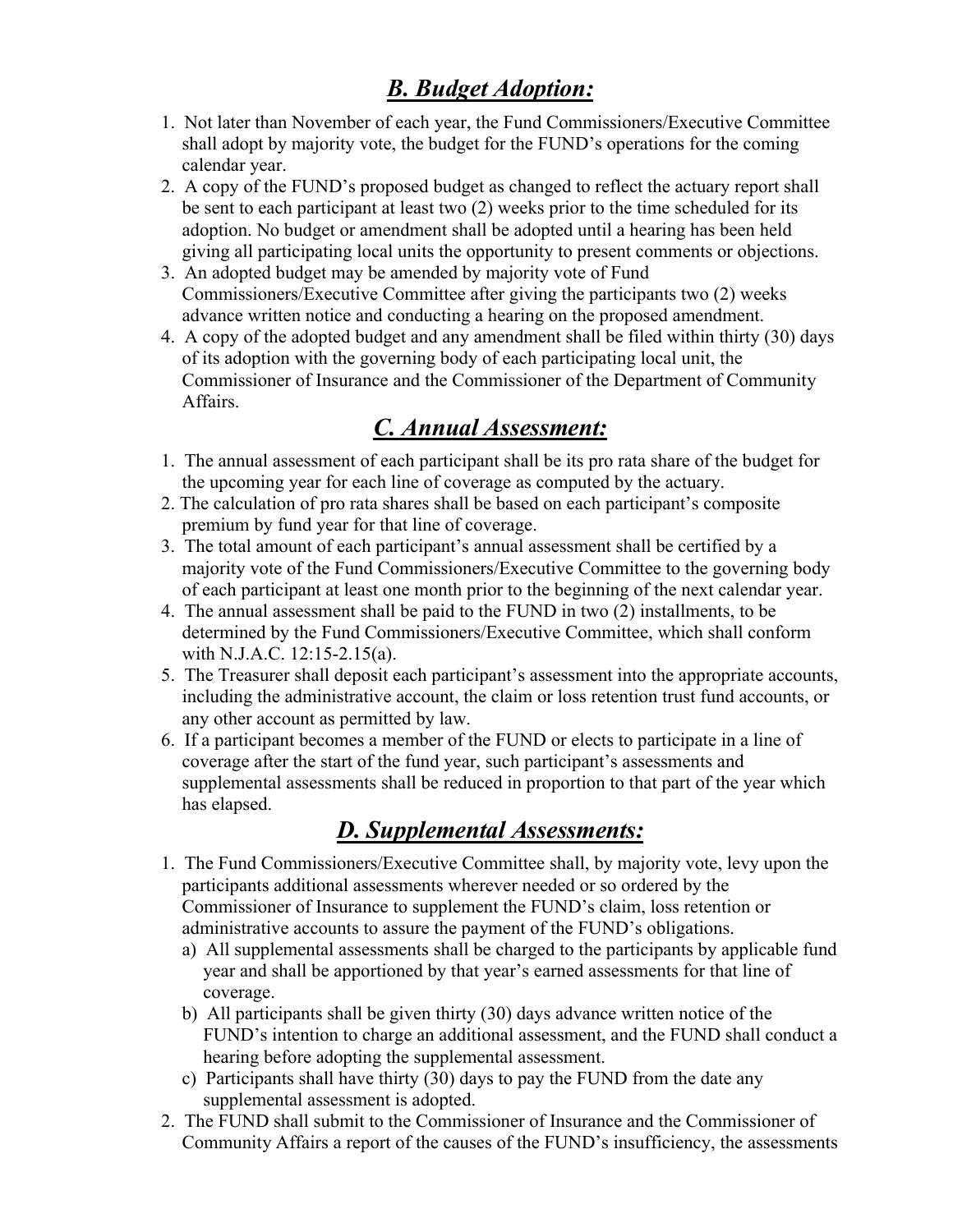necessary to replenish it and the steps taken to prevent a reoccurrence of such circumstances.

# *E. Failure or Refusal to Provide Required Assessments:*

Should any member fail or refuse to pay its assessments or supplemental assessments, or should the FUND fail to assess funds required to meet its obligations, the Chairperson, or in the event by his or her failure to do so, the custodian of the FUND's assets, shall notify the Commissioner of Insurance and the Commissioner of Community Affairs. Past due assessments shall bear interest at the rate of interest to be established annually by the Fund Commissioners/Executive Committee.

## *F. Insolvency and/or Bankruptcy of Fund Members*

The insolvency or bankruptcy of a participant does not release the FUND, or any other member, of joint and several liability for the payment of any claim or liability incurred by the member during the period of its membership, including, but not limited to, being subject to and liable for supplemental assessments.

### **6. LOSS ADJUSTMENT PROCEDURES**

The FUND will be presented with various claims against the coverage provided to the participating public entities. These claims can be large or small, justified or frivolous. The primary function of the Fund Attorney and Claims Servicing Company will be to investigate each claim for the FUND and make a determination as to the validity, scope and value of the claim.

While the flavor of the investigation will differ per line of coverage, there are basic factors which are common to all liability claim investigations. The following factors will be addressed by the Claims Servicing Company when handling a liability claim:

## *A. Coverage:*

The first step in claim investigation is the verification of coverage.

### *B. Facts:*

A complete and thorough knowledge of the accident or occurrence will be the criteria on which liability is determined.

## *C. Liability:*

Is there validity to the claim? Careful consideration must be given to this question. An analysis of the facts and applicable laws will determine the negligence factor.

# *D. Injuries:*

The Claims Servicing Company must gather all information with respect to the extent of injuries and property damage sustained by the claimant(s). An early determination as to the extent of damages may help mitigate exposure and damages.

# *E. Reserves:*

A careful examination of the preceding factors will help the claims service company to establish an intelligent loss reserve. It is the best estimate of the FUND's exposure with respect to each loss.

# *F. Claims Control:*

The FUND's liability claim handling process goes beyond what would normally be considered insurance industry standards. The central theme is teamwork. Teamwork